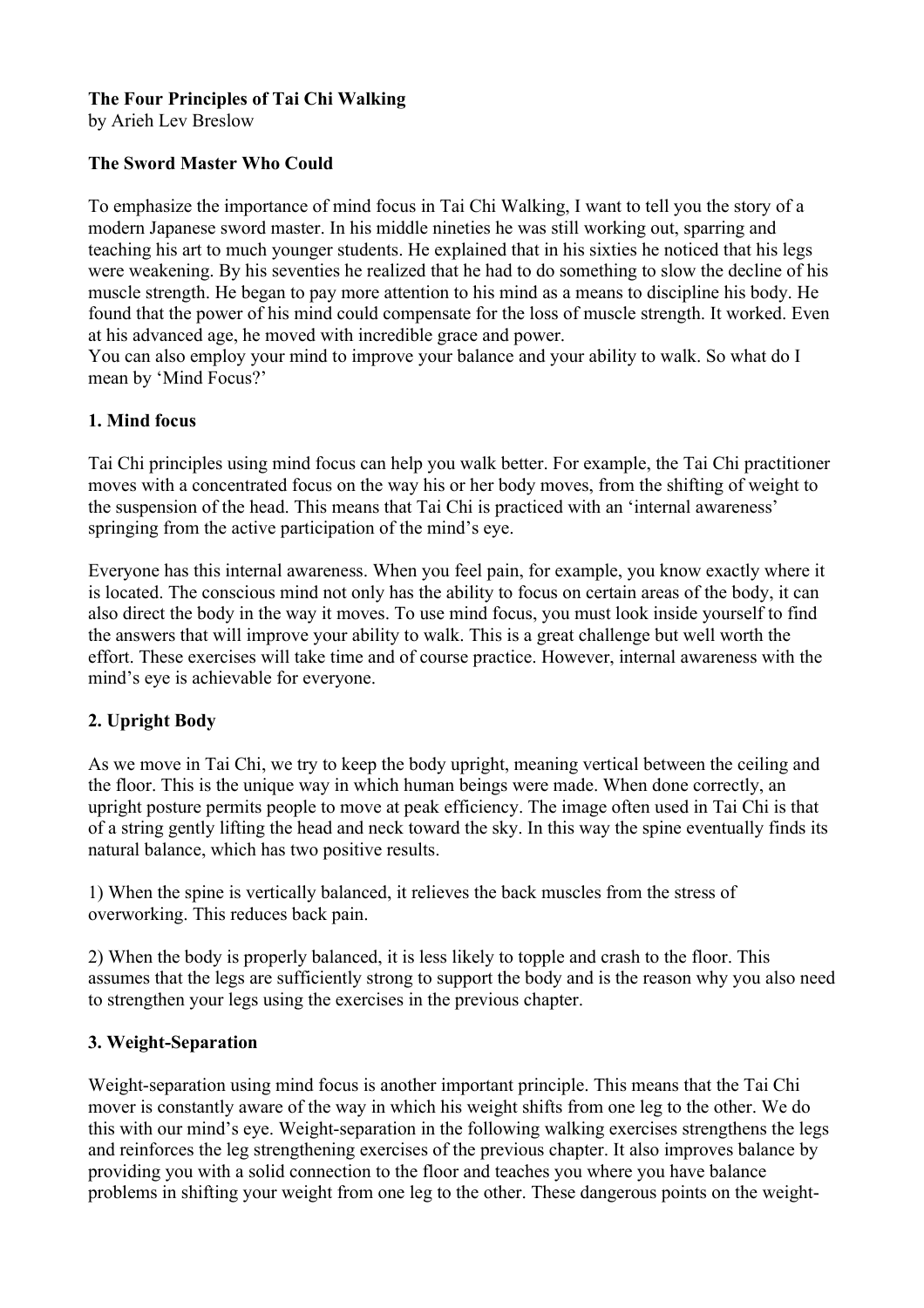shifting continuum are precisely where you are most likely to fall.

Weight-separation can also point out that one leg is weaker than the other and that the weaker leg then requires more concentrated work. Weight-Separation and the discipline of 'checking,' which you will learn in the third exercise, will teach you to lift your feet higher when you walk. This will help to prevent tripping on uneven surfaces. Once you have identified your particular problems, you can begin to overcome them through mind focus and diligent practice.

## **4. Slow is Best**

Tai Chi weight-separation is done very slowly with focused concentration. It should never be hurried. The reason is that weight-separation is a learning technique. As you slowly shift the weight from one leg to the other, you are identifying problems with your walking and working on solutions. It's not about getting from one point to another but rather each point along the way is equally as important as the beginning or the end of your walk. Slowing down will help you to remain focused on your walking. Going too fast and a lack of concentration are often the causes for serious falls.

# **Practical Walking Principles**

1. Wear shoes that fit comfortably and promote balance. Look for shoes that are stable from side to side and are well-cushioned. They should enable you to walk smoothly and comfortably and provide you enough room to wiggle your toes while being snug in the heels.

2. When you step forward, always step with the heel first. Then roll your weight onto the bottom of your foot. This is the natural way to walk. If you can't do this, then you need to ask for a diagnosis from your physician or physical therapist. If you are stepping with the flat part of the foot or the ball of the foot first, you will be unbalanced with each step.

3. Allow your weight to sink into your ankles and knees as if they were springs. This will impart a sense of buoyancy to your body as you walk. If your knee and ankle joints are held in a rigid or locked position, your gait will lose its fluidity and thus increase the probability of falling.

4. As you walk, be aware of the shifting of weight - Tai Chi Walking

5. Walk from your belly button. The Chinese call this area, Tan-Tien (pronounced "Dahn T-yen"). It is approximately the center of the body and the storage place of Chi energy. Imagine that you have a belt around your body with a piece of it extended out from your belly button. When you walk, allow yourself to be gently led as if someone was pulling the extended piece of belt. Remember that this is only an image. You should not walk with your belly sticking out. No one from the outside should know that you are using this image.

6. Walk with an Upright Body. The idea of your headtop being lifted toward heaven by a string is an important image in Tai Chi Walking. It works against the tendency to lean. When you lean, you are likely to fall in that direction.

7. Before you change direction, first turn your head and look in the direction you want to go. Then turn your body in that direction. Many falls occur when turning too fast.

8. The arms should swing naturally at the sides of the body. This is important because the arms provide balance and momentum. If they are held in the pockets, they cannot be used to prevent or to cushion a fall.